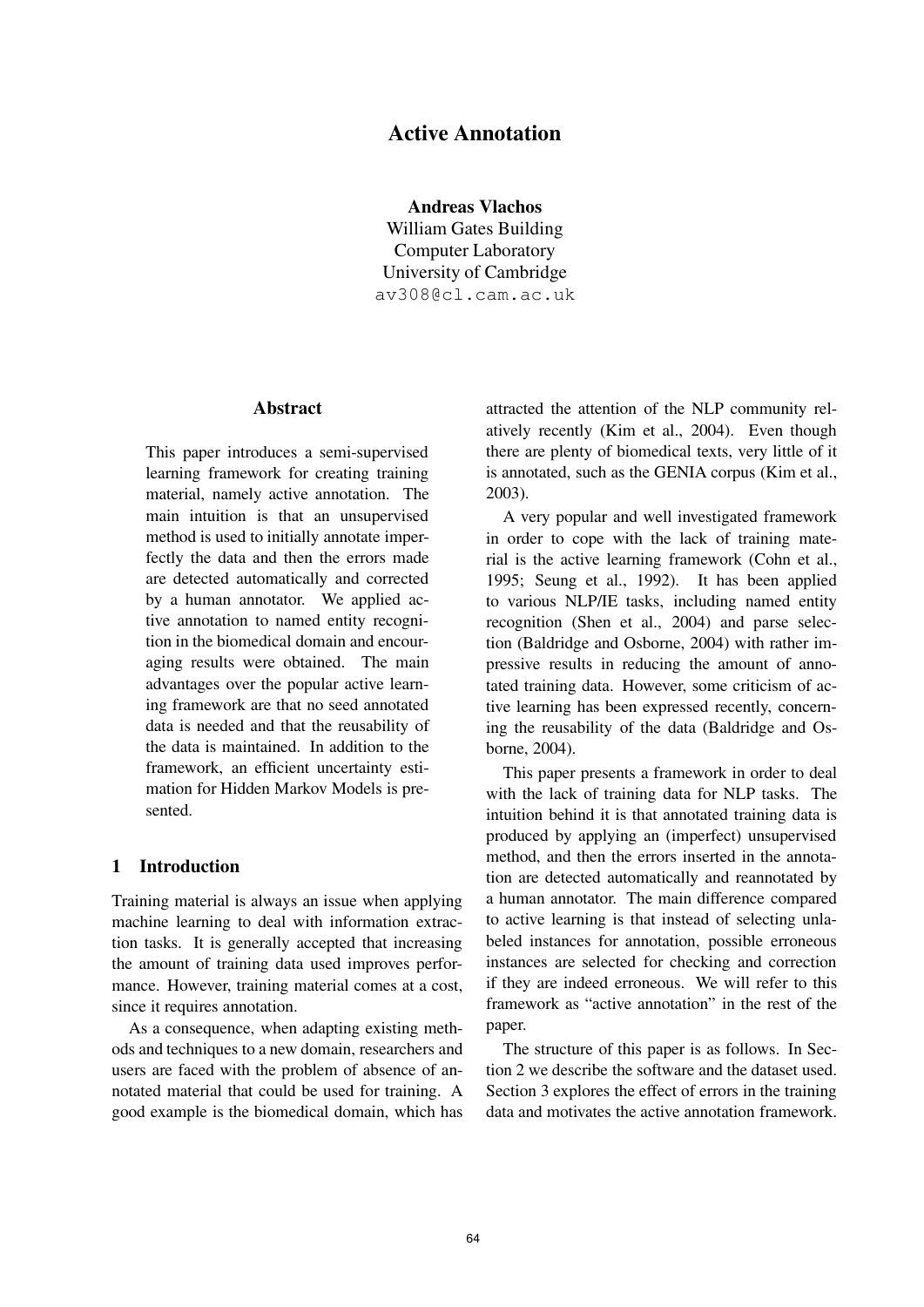In Section 4 we describe the framework in detail, while Section 5 presents a method for estimating uncertainty for HMMs. Section 6 presents results from applying the active annotation. Section 7 compares the proposed framework to active learning and Section 8 attempts an analysis of its performance. Finally, Section 9 suggests some future work.

## **2 Experimental setup**

The data used in the experiments that follow are taken from the BioNLP 2004 named entity recognition shared task (Kim et al., 2004). The text passages have been annotated with five classes of entities, "DNA", "RNA", "protein", "cell type" and "cell line". In our experiments, following the example of Dingare et al. (2004), we simplified the annotation to one entity class, namely "gene", which includes the DNA, RNA and protein classes. In order to evaluate the performance on the task, we used the evaluation script supplied with the data, which computes the F-score  $(F_1 = \frac{2*Precision*Recall}{Precision+Recall})$  for each entity class. It must be noted that all tokens of an entity must be recognized correctly in order to count as a correct prediction. A partially recognized entity counts both as a precision and recall error. In all the experiments that follow, the official split of the data in training and testing was maintained.

The named entity recognition system used in our experiments is the open source NLP toolkit Lingpipe<sup>1</sup>. The named entity recognition module is an HMM model using Witten-Bell smoothing. In our experiments, using the data mentioned earlier it achieved 70.06% F-score.

## **3 Effect of errors**

Noise in the training data is a common issue in training machine learning for NLP tasks. It can have significant effect on the performance, as it was pointed out by Dingare et al. (2004), where the performance of the same system on the same task (named entity recognition in the biomedical domain) was lower when using noisier material. The effect of noise in the data used to train machine learning algorithms for NLP tasks has been explored by Osborne (2002), using the task of shallow parsing as the case study and a variety of learners. The impact of different

types of noise was explored and learner specific extensions were proposed in order to deal with it.

In our experiments we explored the effect of noise in training the selected named entity recognition system, keeping in mind that we are going to use an unsupervised method to create the training material. The kind of noise we expect is mislabelled instances. In order to simulate the behavior of a hypothetical unsupervised method, we corrupted the training data artificially using the following models:

- LowRecall: Change tokens labelled as entities to non-entities. It must be noted that in this model, due to the presence of multi-token entities precision is reduced too, albeit less than recall.
- LowRecall\_WholeEntities: Change the labeling of whole entities to non-entities. In this model, precision is kept intact.
- LowPrecision: Change tokens labelled as nonentities to entities.
- Random: Entities and non-entities are changed randomly. It can be viewed alternatively as a random tagger which labels the data with some accuracy.

The level of noise inserted is adjusted by specifying the probability with which a candidate label is changed. In all the experiments in this paper, for a particular model and level of noise, the corruption of the dataset was repeated five times in order to produce more reliable results. In practice, the behavior of an unsupervised method is likely to be a mixture of the above models. However, given that the method would tag the data with a certain performance, we attempted through our experiments to identify which of these (extreme) behaviors would be less harmful. In Figure 1, we present graphs showing the effect of noise inserted with the above models. The experimental procedure was to add noise to the training data according to a model, evaluate the performance of the hypothetical tagger that produced it, train Lingpipe on the noisy training data and evaluate the performance of the latter on the test data. The process was repeated for various levels of noise. In the top graph, the F-score achieved by Lingpipe (F-ling) is plotted against the F-score of

<sup>1</sup> http://www.alias-i.com/lingpipe/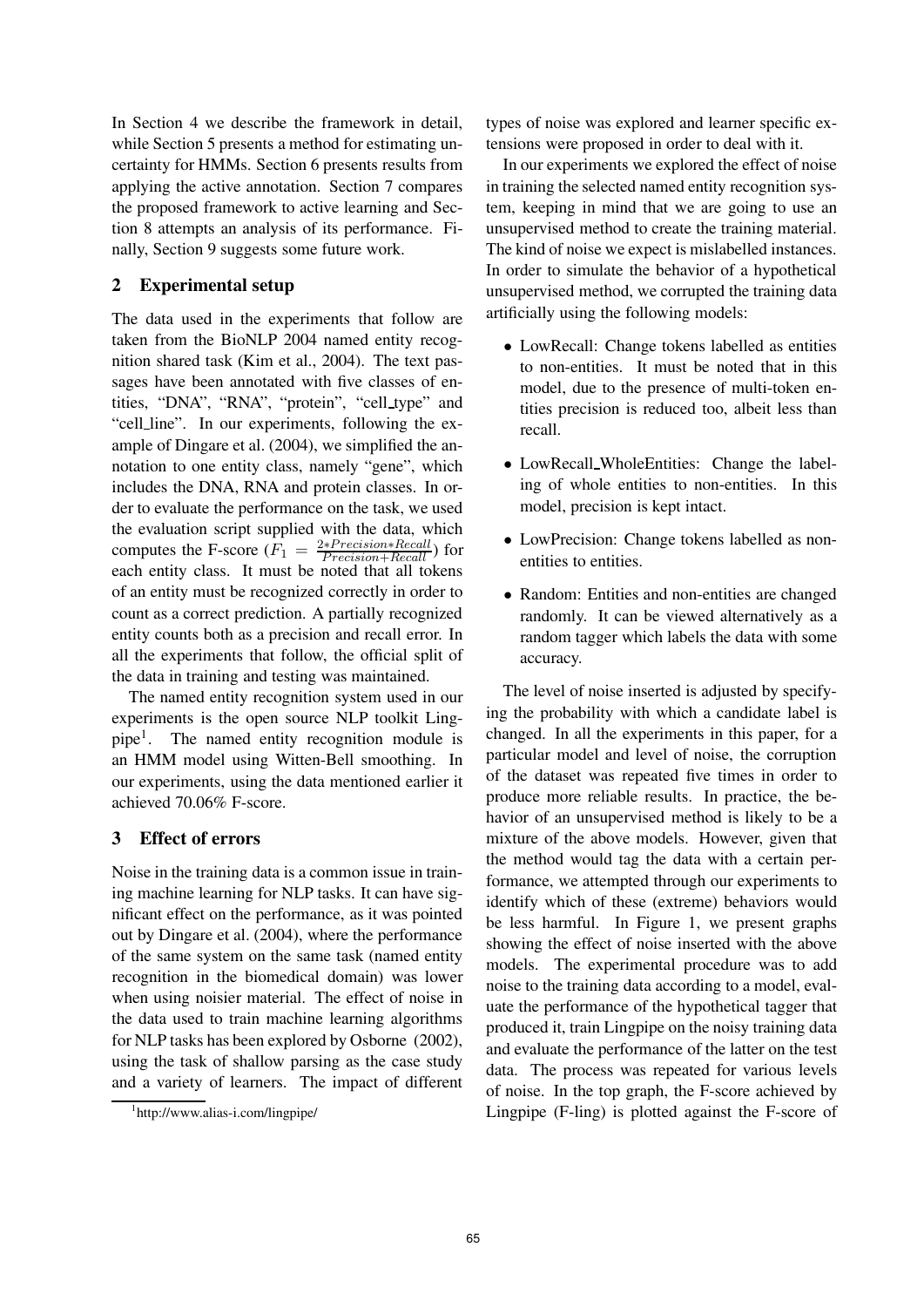the hypothetical tagger (F-tag), while in the bottom graph the F-score achieved by Lingpipe (F-ling) is plotted against the number of erroneous classifications made by the hypothetical tagger.



Figure 1: F-score achieved by Lingpipe is plotted against (a) the F-score of the hypothetical tagger in the top graph and (b) the number of errors made by the hypothetical tagger in the bottom graph.

A first observation is that limited noise does not affect the performance significantly, a phenomenon that can be attributed to the capacity of the machine learning method to deal with noise. From the point of view of correcting mistakes in the training data this suggests that not all mistakes need to be corrected. Another observation is that while the performance for all the models follow similar curves when plotted against the F-score of the hypothetical tagger, the same does not hold when plotted against the number of errors. While this can be attributed to the unbalanced nature of the task (very few entity tokens compared to non-entities), it also suggests that the raw number of errors in the training data is not a good indicator for the performance obtained by training on it. However, it represents the effort required to obtain the maximum performance from the data by correcting it.

#### **4 Active Annotation**

In this section we present a detailed description of the active annotation framework. Initially, we have a pool of unlabeled data, D, whose instances are annotated using an unsupervised method  $u$ , which does not need training data. As expected, a significant amount of errors is inserted during this process. A list  $L$  is created containing the tokens that have not been checked by a human annotator. Then, a supervised learner  $s$  is used to train a model  $M$  on this noisy training material. A query module  $q$ , which uses the model created by s decides which instances of  $D$  will be selected to be checked for errors by a human annotator. The selected instances are removed from  $L$  so that  $q$  does not select them again in future. The learner  $s$  is then trained on this partially corrected training data and the sequence is repeated from the point of applying the querying module  $q$ . The algorithm written in pseudocode appears in Figure 2.

Data  $D$ , unsupervised tagger  $u$ ,

supervised learner  $s$ , query module  $q$ .

#### **Initialization:**

Apply  $u$  to  $D$ . Create list of instances L.

#### **Loop**:

Using  $s$  train a model  $M$  on  $D$ .

Using q and M select a batch of instances  $B$ to be checked.

Correct the instances of B in D.

Remove the instances of B from L.

#### **Repeat until:**

L is empty or annotator stops.

Figure 2: Active annotation algorithm

Comparing it with active learning, the similarities are apparent. Both frameworks have a loop in which a query module  $q$ , using a model produced by the learner, selects instances to be presented to a human annotator. The efficiency of active annotation can be measured in two ways, both of them used in evaluating active learning. The first is to measure the reduction in the checked instances needed in order to achieve a certain level of performance. The second is the increase in performance for a fixed number of checked instances. Following the active learning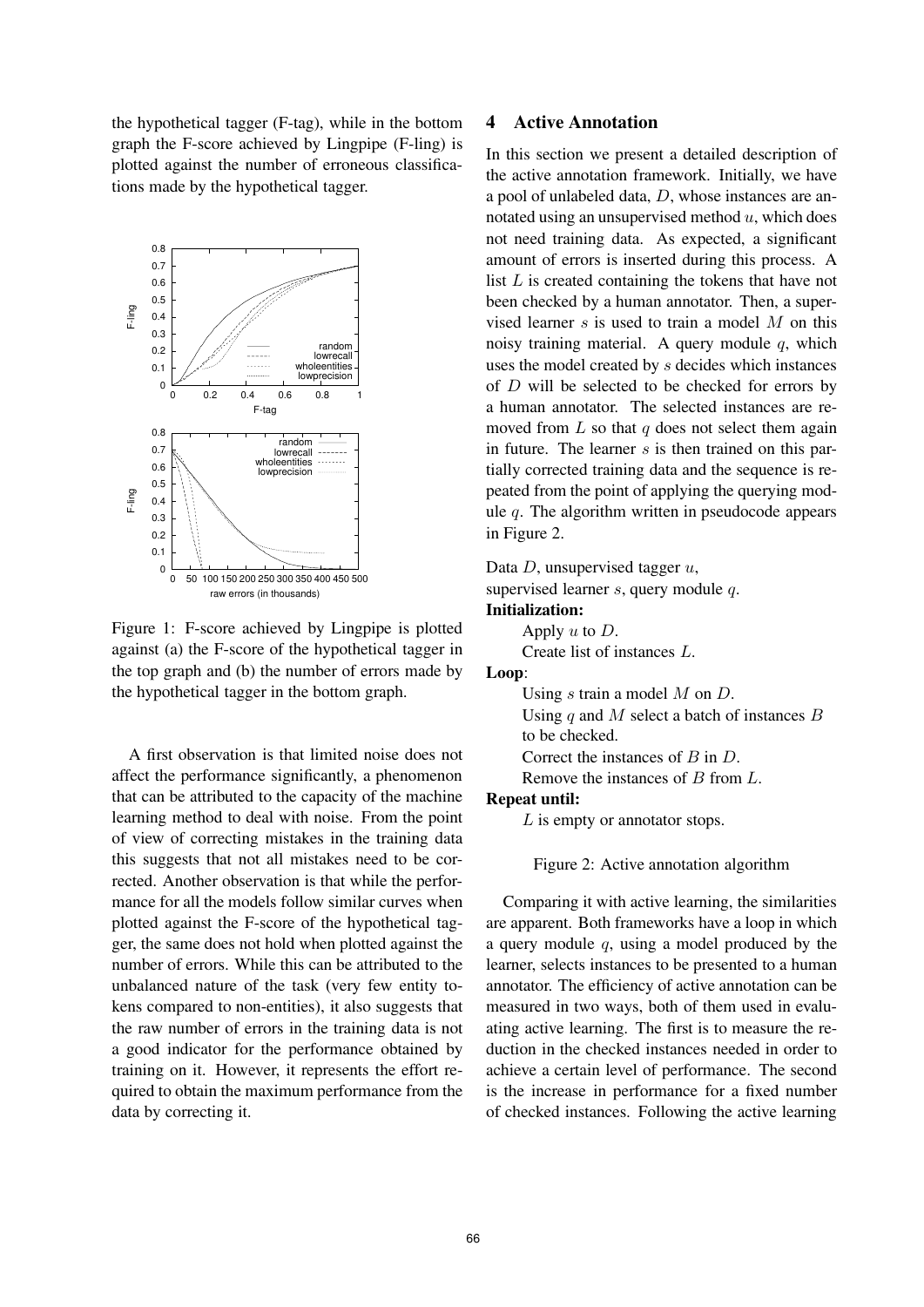paradigm, a baseline for active annotation is random selection of instances to be checked.

There are though some notable differences. During initialization, an unsupervised method  $u$  is required to provide an initial tagging on the data D. This is an important restriction which is imposed by the lack of any annotated data. Even under this restriction, there are some options available, especially for tasks which have compiled resources. One option is to use an unsupervised learning algorithm, such the one presented by Collins & Singer (1999), where a seed set of rules is used to bootstrap a rulebased named entity recognizer. A different approach could be the use of a dictionary-based tagger, as in Morgan et al. (2003). It must be noted that the unsupervised method used to provide the initial tagging does not need to generalize to any data (a common problem for such methods), it only needs to perform well on the data used during active annotation. Generalization on unseen data is an attribute we hope that the supervised learning method  $s$  will have after training on the annotated material created with active annotation.

The query module  $q$  is also different from the corresponding module in active learning. Instead of selecting unlabeled informative instances to be annotated and added to the training data, its purpose is to identify likely errors in the imperfectly labelled training data, so that they are checked and corrected by the human annotator.

In order to perform error-detection, we chose to adapt the approach of Nakagawa and Matsumoto (2002) which resembles uncertainty based sampling for active learning. According to their paradigm, likely errors in the training data are instances that are "hard" for the classifier and inconsistent with the rest of the data. In our case, we used the uncertainty of the classifier as the measure of the "hardness" of an instance. As an indication of inconsistency, we used the disagreement of the label assigned by the classifier with the current label of the instance. Intuitively, if the classifier disagrees with the label of an instance used in its training, it indicates that there have been other similar instances in the training data that were labelled differently. Returning to the description of active annotation, the query module  $q$  ranks the instances in  $L$  first by their inconsistency and then by decreasing uncertainty of

the classifier. As a result, instances that are inconsistent with the rest of the data and hard for the classifier are selected first, then those that are inconsistent but easy for the classifier, then the consistent ones but hard for the classifier and finally the consistent and easy ones.

While this method of detecting errors resembles uncertainty sampling, there are other approaches that could have been used instead and they can be very different. Sjöbergh and Knutsson (2005) inserted artificial errors and trained a classifier to recognize them. Dickinson and Meuers (2003) proposed methods based on n-grams occurring with different labellings in the corpus. Therefore, while it is reasonable to expect some correlation between the selections of active annotation and active learning (hard instances are likely to be erroneously annotated by the unsupervised tagger), the task of selecting hard instances is quite different from detecting errors. The use of the disagreement between taggers for selecting candidates for manual correction is reminiscent of corrected co-training (Pierce and Cardie, 2001). However, the main difference is corrected co-training results in a manually annotated corpus, while active annotation allows automatically annotated instances to be kept.

### **5 HMM uncertainty estimation**

In order to perform error detection according to the previous section we need to obtain uncertainty estimations over each token from the named entity recognition module of Lingpipe. For each token  $t$ and possible label l, Lingpipe estimates the following Hidden Markov Model from the training data:

$$
P(t[n], l[n]|l[n-1], t[n-1], t[n-2]) \quad (1)
$$

When annotating a certain text passage, the tokens are fixed and the joint probability of Equation 1 is computed for each possible combination of labels. From Bayes' rule, we obtain:

$$
P(l[n]|t[n], l[n-1], t[n-1], t[n-2]) =
$$
  
\n
$$
\frac{P(t[n], l[n]|l[n-1], t[n-1], t[n-2])}{P(t[n]|l[n-1], t[n-1], t[n-2])}
$$
 (2)

For fixed token sequence  $t[n], t[n-1], t[n-2]$ and previous label  $(l[n-1])$  the second term of the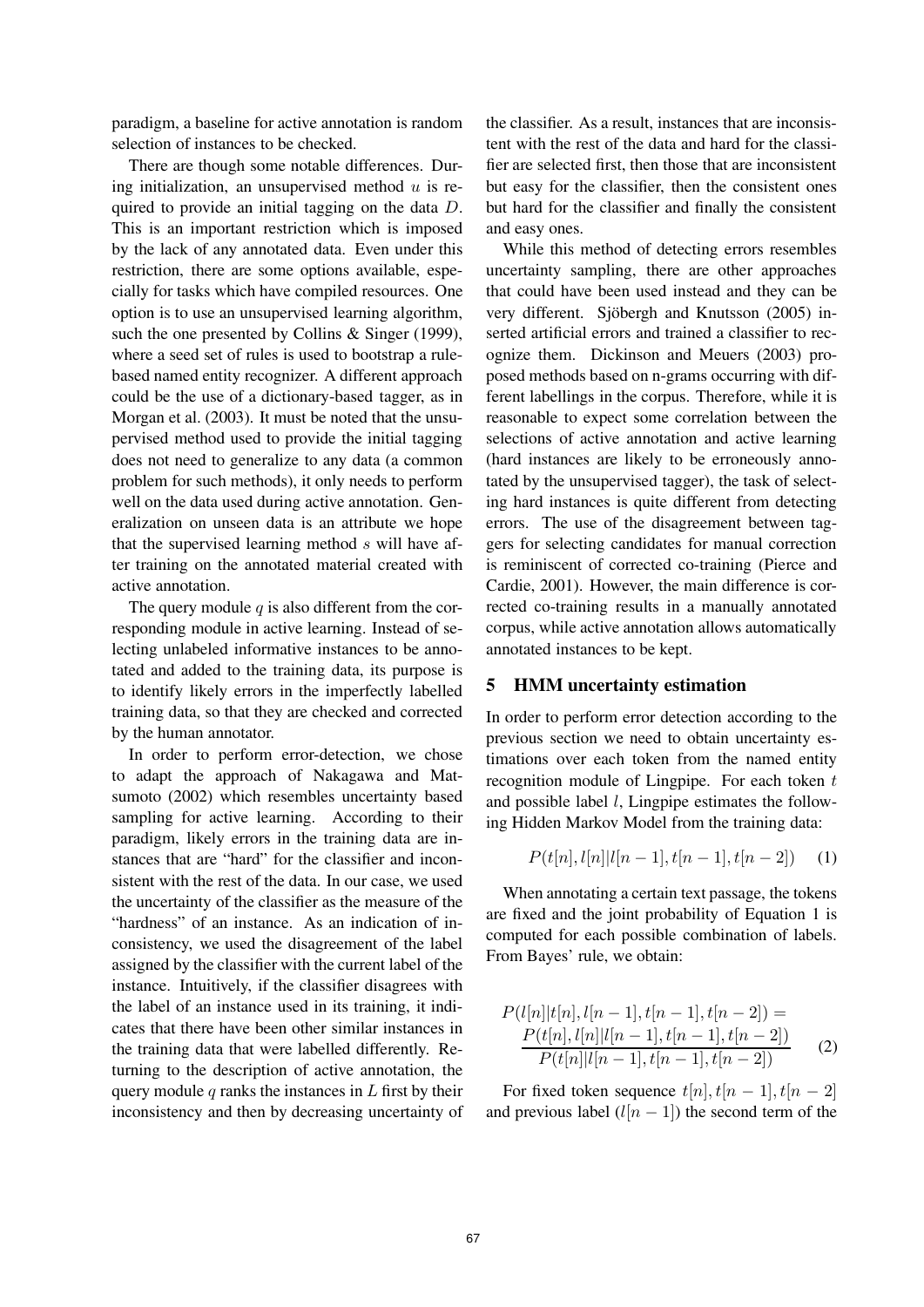left part of Equation 2 is a fixed value. Therefore, under these conditions, we can write:

$$
P(l[n]|t[n], l[n-1], t[n-1], t[n-2]) \propto
$$
  
 
$$
P(t[n], l[n]|l[n-1], t[n-1], t[n-2]) \qquad (3)
$$

From Equation 3 we obtain an approximation for the conditional distribution of the current label  $(l[n])$ conditioned on the previous label  $(l(n - 1))$  for a fixed sequence of tokens. It must be stressed that the later restriction is very important. The resulting distribution from Equation 3 cannot be compared across different token sequences. However, for the purpose of computing the uncertainty over a fixed token sequence it is a reasonable approximation. One way to estimate the uncertainty of the classifier is to calculate the conditional entropy of this distribution. The conditional entropy for a distribution  $P(X|Y)$  can be computed as:

$$
H[X|Y] = \sum_{y} P(Y = y) \sum_{x} log P(X = x|Y = y)
$$
\n(4)

In our case, X is  $l[n]$  and Y is  $l[n-1]$ . Function 4 can be interpreted as the weighted sum of the entropies of  $P(l[n]|l[n-1])$  for each value of  $l[n - 1]$ , in our case the weighted sum of entropies of the distribution of the current label for each possible previous label. The probabilities for each tag (needed for  $P(l[n-1])$ ) are not calculated directly from the model.  $P(l[n])$  corresponds to  $P(l[n]|t[n], t[n-1], t[n-2])$ , but since we are considering a fixed token sequence, we approximate its distribution using the conditional probability  $P(l[n]|t[n],l[n-1],t[n-1],t[n-2])$ , by marginalizing over  $l[n-1]$ .

Again, it must be noted that the above calculations are to be used in estimating uncertainty over a single word. One property of the conditional entropy is that it estimates the uncertainty of the predictions for the current label given knowledge of the previous tag, which is important in our application because we need the uncertainty over each label independently from the rest of the sequence. This is confirmed by the theory, from which we know that for a conditional distribution of X given Y the following equation holds,  $H[X|Y] = H[X,Y] - H[Y]$ , where H denotes the entropy.

A different way of obtaining uncertainty estimations from HMMs in the framework of active learning has been presented in (Scheffer et al., 2001). There, the uncertainty is estimated by the margin between the two most likely predictions that would result in a different current label, explicitly:

$$
M = max_{i,j} \{ P(t[n] = i|t[n-1] = j) \} -
$$
  

$$
max_{k,l,k \neq i} \{ P(t[n] = k|t[n-1] = l) \} \quad (5)
$$

Intuitively, the margin  $M$  is the difference between the two highest scored predictions that disagree. The lower the margin, the higher the uncertainty of the HMM on the token at question. A drawback of this method is that it doesn't take into account the distribution of the previous label. It is possible that the two highest scored predictions are obtained for two different previous labels. It may also be the case that a highly scored label can be obtained given a very improbable previous label. Finally, an alternative that we did not explore in this work is the Field Confidence Estimation (Culotta and Mc-Callum, 2004), which allows the estimation of confidence over sequences of tokens, instead of singleton tokens only. However, in this work confidence estimation over singleton tokens is sufficient.

#### **6 Experimental Results**

In this section we present results from applying active annotation to biomedical named entity recognition. Using the noise models described in Section 3, we corrupted the training data and then using Lingpipe as the supervised learner we applied the algorithm of Figure 2. The batch of tokens selected to be checked in each round was 2000 tokens. As a baseline for comparison we used random selection of tokens to be checked. The results for various noise models and levels are presented in the graphs of Figure 3. In each of these graphs, the performance of Lingpipe trained on the partially corrected material (F-ling) is plotted against the number of checked instances, under the label "entropy".

In all the experiments, active annotation significantly outperformed random selection, with the exception of 50% Random, where the high level of noise (the F-score of the hypothetical tagger that provided the initial data was 0.1) affected the initial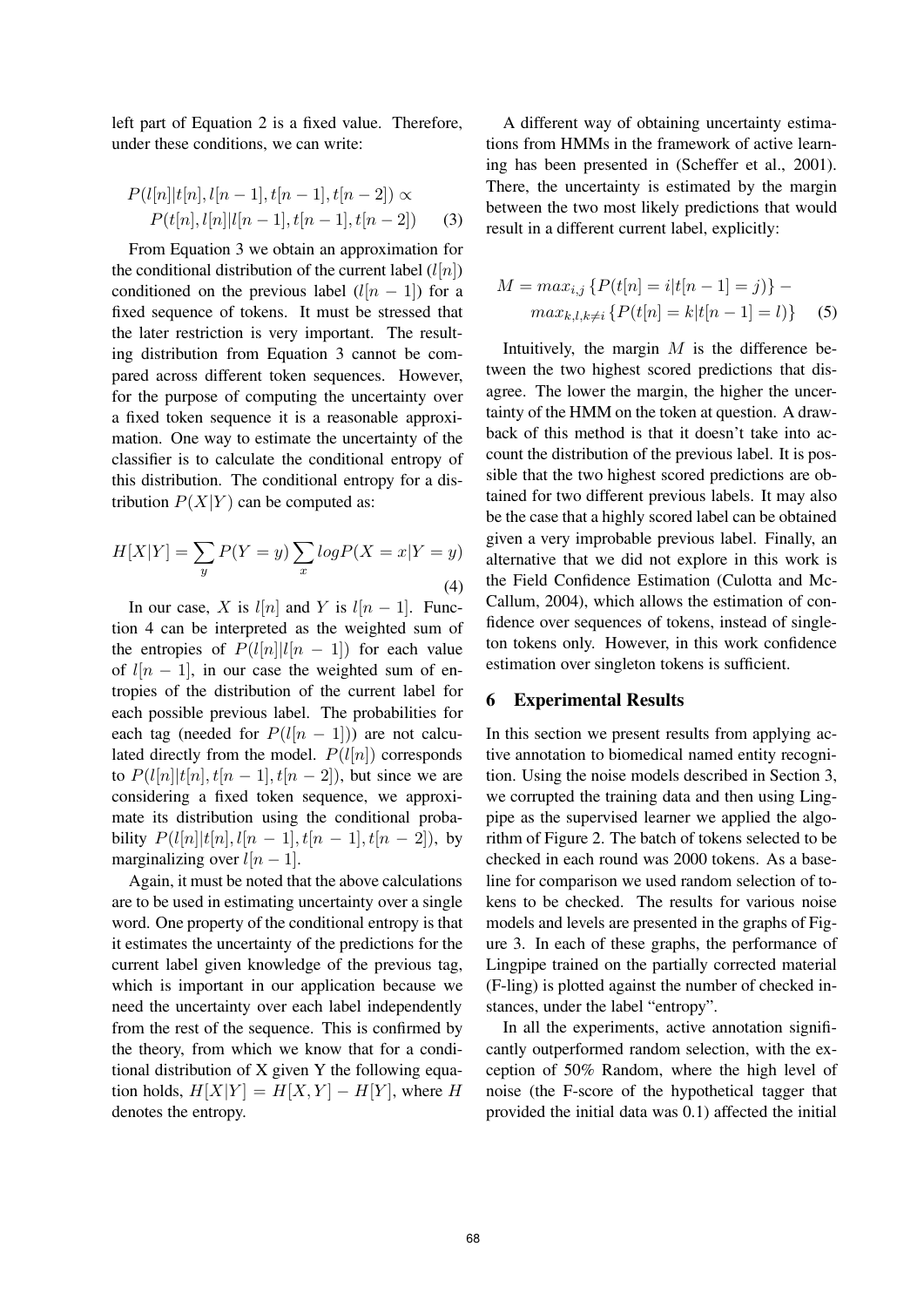

Figure 3: F-score achieved by Lingpipe is plotted against the number of checked instances for various models and levels of noise.

judgements of the query module on which instances should be checked. After having checked some portion of the dataset though, active annotation started outperforming random selection. In the graphs for the 10% Random, 20% LowRecall WholeEntities and 50% LowRecall noise models, under the label "margin", appear the performance curves obtained using the uncertainty estimation of Scheffer et al. (2001). Even though active annotation using this method performs better than random selection, active annotation using conditional entropy performs significantly better. These results provide evidence of the theoretical advantages of conditional entropy described earlier. We also ran experiments using pure uncertainty based sampling (i.e. without checking the consistency of the labels) on selecting instances to be checked. The performance curves appear under the label "uncertainty" for the 20% LowRecall, 50% Random and 20% LowPrecision noise models. The uncertainty was estimated using the method described in Section 5. As ex-

pected, uncertainty based sampling performed reasonably well, better than random selection but worse than using labelling consistency, except for the initial stage of 20% LowPrecision.

## **7 Active Annotation versus Active Learning**

In order to compare active annotation to active learning, we run active learning experiments using the same dataset and software. The paradigm employed was uncertainty based sampling, using the uncertainty estimation presented in Sec. 5. HMMs require annotated sequences of tokens, therefore annotating whole sentences seemed as the natural choice, as in (Becker et al., 2005). While token-level selections could be used in combination with EM, (as in (Scheffer et al., 2001)), constructing a corpus of individual tokens would result in a corpus that would be very difficult to be reused, since it would be partially labelled. We employed the two standard options of selecting sentences, selecting the sentences with the highest average uncertainty over the tokens or selecting the sentence containing the most uncertain token. As cost metric we used the number of tokens, which allows more straightforward comparison with active annotation.

In Figure 4 (left graph), each active learning experiment is started by selecting a random sentence as seed data, repeating the seed selection 5 times. The random selection is repeated 5 times for each seed selection. As in (Becker et al., 2005), selecting the sentences with the highest average uncertainty (ave) performs better than selecting those with the most uncertain token (max).

In the right graph, we compare the best active learning method with active annotation. Apparently, the performance of active annotation is highly dependent on the performance of the unsupervised tagger used to provide us with the initial annotation of the data. In the graph, we include curves for two of the noise models reported in the previous section, LowRecall20% and LowRecall50% which correspond to tagging performance of 0.66 / 0.69 / 0.67 and 0.33 / 0.43 / 0.37 respectively, in terms of Recall / Precision / F. We consider such tagging performances feasible with a dictionary-based tagger, since Morgan et al. (2003) report performance of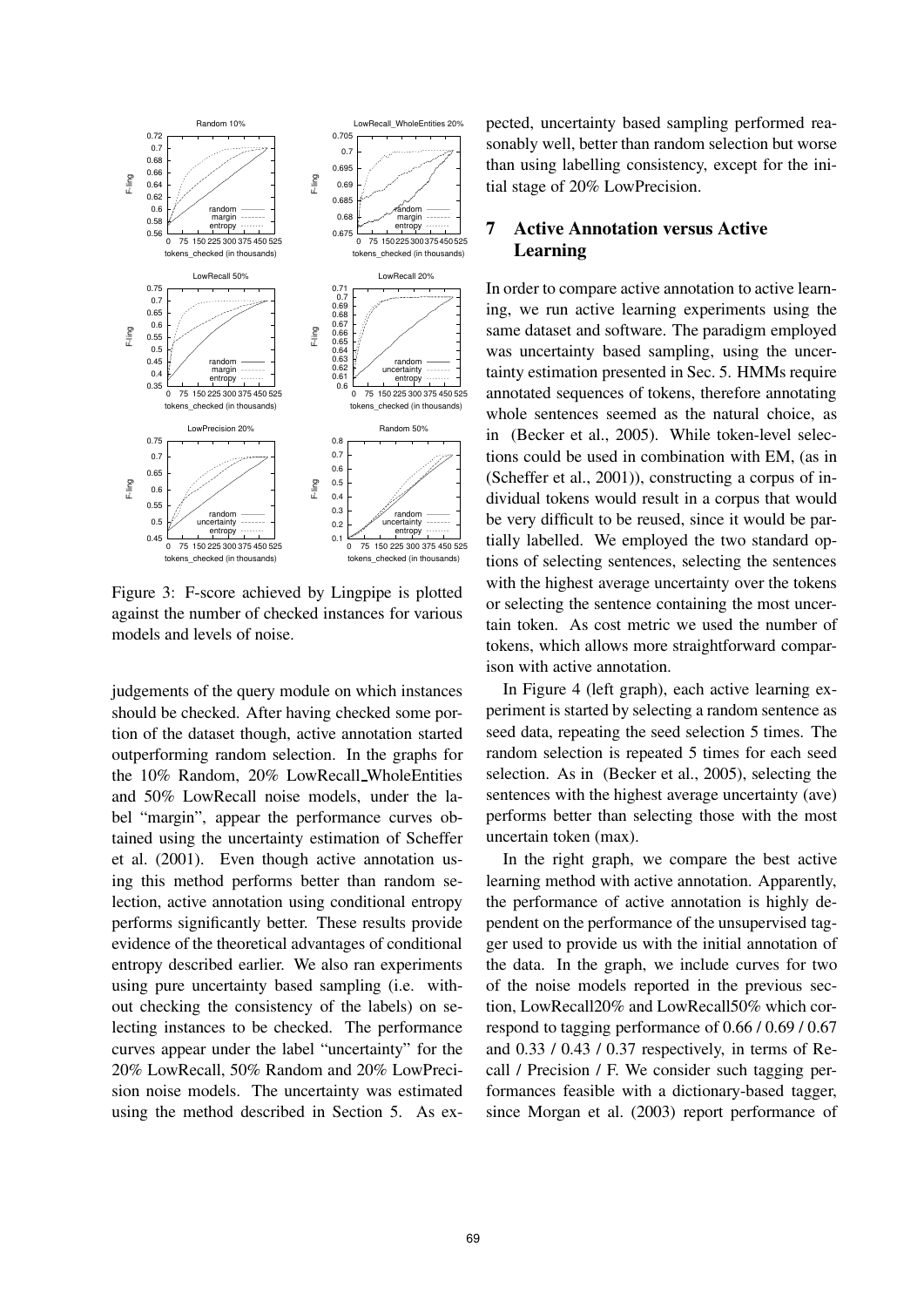

Figure 4: Left, comparison among various active learning methods. Right, comparison of active learning and active annotation.

#### 0.88 / 0/78 / 83 with such a method.

These results demonstrate that active annotation, given a reasonable starting point, can achieve reductions in the annotation cost comparable to those of active learning. Furthermore, active annotation produces an actual corpus, albeit noisy. Active learning, as pointed out by Baldridge & Osborne (2004), while it reduces the amount of training material needed, it selects data that might not be useful to train a different learner. In the active annotation framework, it is likely to preserve correct instances that might not be useful to the machine learning method used to create it, but maybe beneficial to a different method. Furthermore, producing an actual corpus can be very important when adding new features to the model. In the case of biomedical NER, one could consider adding document-level features, such as whether a token has been seen as part of a gene name earlier in the document. With the corpus constructed using active learning this is not feasible, since it is unlikely that all the sentences of a document are selected for annotation. Also, if one intended to use the same corpus for a different task, such as anaphora resolution, again the imperfectly

annotated corpus constructed using active annotation can be used more efficiently than the partially annotated one produced by active learning.

### **8 Selecting errors**

In order to investigate further the behavior of active annotation, we evaluated the performance of the trained supervised method against the number of errors corrected by the human annotator. The aim of this experiment was to verify whether the improvement in performance compared to random selection is due to selecting "informative" errors to correct, or due to the efficiency of the error detection technique.



Figure 5: Left: F-score achieved by Lingpipe is plotted against the number of corrected errors. Right: Errors corrected plotted against the number of checked tokens.

In Figure 5, we present such graphs for the 10% Random noise model. Similar results were obtained with different noise models. As can be observed on the left graph, the errors corrected initially during random selection are far more informative compared to those corrected at the early stages of active annotation (labelled "entropy"). The explanation for this is that using the error detection method described in Section 4, the errors that are detected are those on which the supervised method s disagrees with the training material, which implies that even if such an instance is indeed an error then it didn't affect s. Therefore, correcting such errors will not improve the performance significantly. Informative errors are those that s has learnt to reproduce with high certainty. However, such errors are hard to detect because similar attributes are exhibited usually by correctly labelled instances. This can be verified by the curves labelled "reverse" in the graphs of Figure 5, in which the ranking of the instances to be selected was reversed, so that instances where the supervised method agrees confidently with the training material